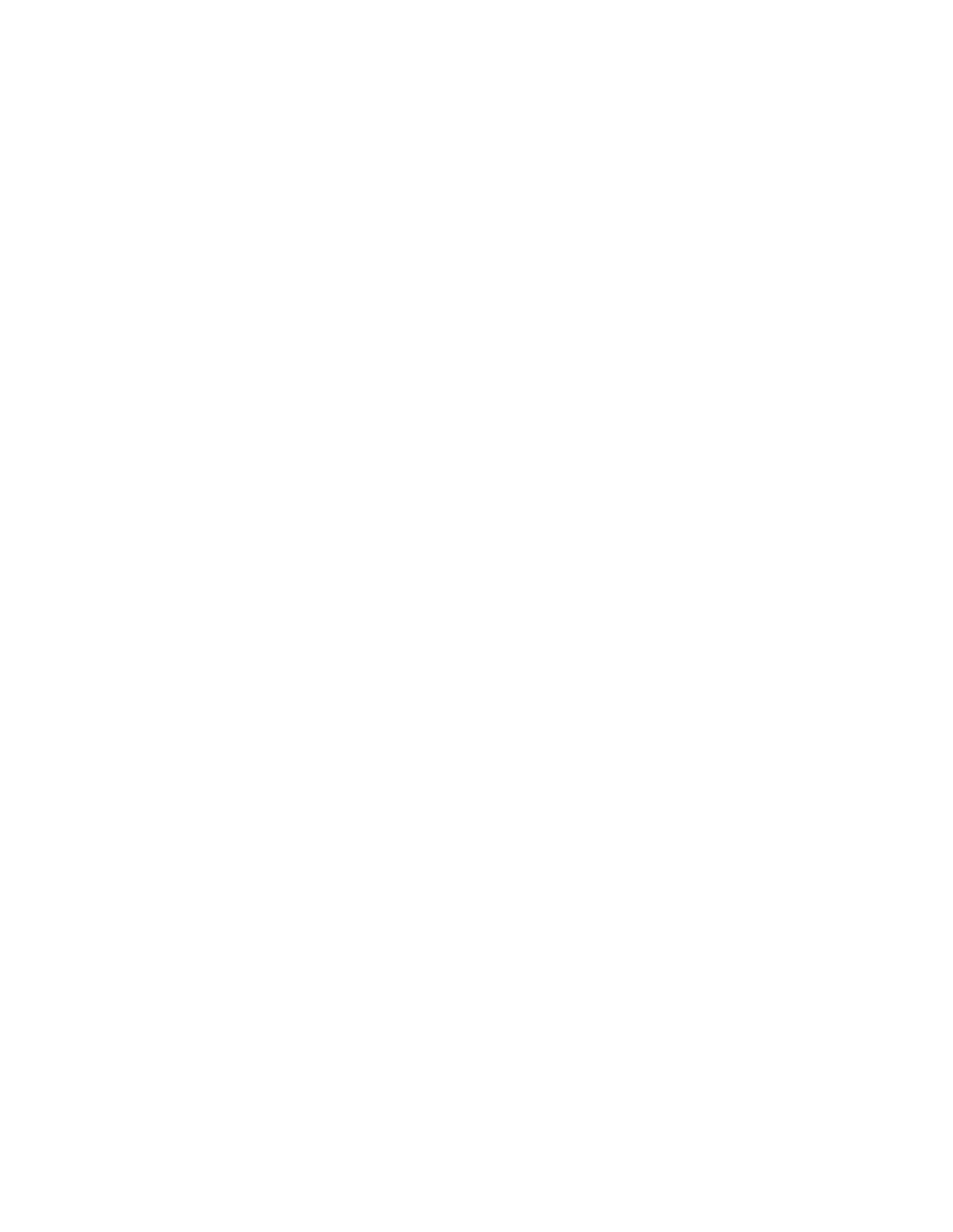#### **About This Report**

The District of Columbia Department of Health (DOH) HIV/AIDS, Hepatitis, STD and TB Administration (HAHSTA) is releasing a new report with a preliminary assessment of HIV/AIDS cases diagnosed in the District of Columbia during the 2013 calendar year. HAHSTA intends this report to provide a brief snapshot of the HIV epidemic within the District. This interim report marks an effort to provide more timely data to local community, governmental, clinical, and academic institutions contributing to the public health response targeting the prevention and treatment of HIV. HAHSTA will publish a more comprehensive and complete presentation of available data in the *Annual Epidemiology & Surveillance Report*, as well as population-specific data briefs. The tables provide an overview of the number and distribution of newly identified HIV and AIDS cases across various demographic, transmission, disease stage, and geographic characteristics; as well as estimates concerning the total number of HIV cases diagnosed in the District of Columbia that are presumed to still be living within the jurisdiction.

#### **Limitations of Preliminary Data Due to HIV/AIDS Case Reporting Delays**

While District of Columbia Municipal Code (22 DCMR 206) mandates the reporting of HIV and AIDS diagnoses to the Department of Health, the ascertainment of HIV/AIDS cases among District residents requires multiple efforts involving both passive and active surveillance activities. In addition to the receipt of case report forms and laboratory results from physicians and testing facilities, HAHSTA staff routinely engage in outreach efforts to identify and/or confirm potential HIV/AIDS cases through direct contact with reporting facilities and/or the review of medical records at provider sites. Additionally, HAHSTA routinely cross-references multiple data systems and sources (e.g., STD, death certificates) to aid in identifying potential HIV/AIDS cases not documented in the District's Enhanced HIV/AIDS Reporting System (eHARS).

As part of its review process, HAHSTA defines the time interval between the date an HIV/AIDS case is diagnosed and the date the case is documented by the health department. Reporting delays sometimes occur given gaps in the timeliness and completeness of passive HIV/AIDS case reporting and the time needed for Department of Health staff to address such deficiencies through the active surveillance activities specified above. While HAHSTA has and continues to improve the timeliness and completeness of HIV/AIDS case reporting through provider education, electronic laboratory reporting, data system integration, and the routine review of internal processes and protocols, reporting delays remain an issue in the development, release, and interpretation of data reports. Based on an assessment of recent surveillance data, approximately 90% of newly diagnosed HIV/AIDS cases are reported and documented by the health department within 12 months after the diagnosis year.

*Given delays in the reporting and identification of newly diagnosed HIV/AIDS cases, the data presented is considered preliminary and should be interpreted with this limitation.* The number of newly diagnosed HIV/AIDS cases presented for the 2013 calendar year in the current report is representative of information reported to the District of Columbia Department of Health through November  $6<sup>th</sup>$ , 2014. This number is subject to change as additional information is ascertained from reporting sources.

The Interim HIV Surveillance Report is compiled by the HIV/AIDS, Hepatitis, STD, & TB Administration's Strategic Information Division (SID). Questions regarding this report and/or additional data request should be directed to:

Strategic Information Division HIV/AIDS, Hepatitis, STD, & TB Administration District of Columbia Department of Health 899 North Capitol St. NE / Fourth Floor Washington, DC 20002 Phone: (202) 671-4900

This report is available online at: [www.doh.dc.gov/hahsta](http://www.doh.dc.gov/hahsta)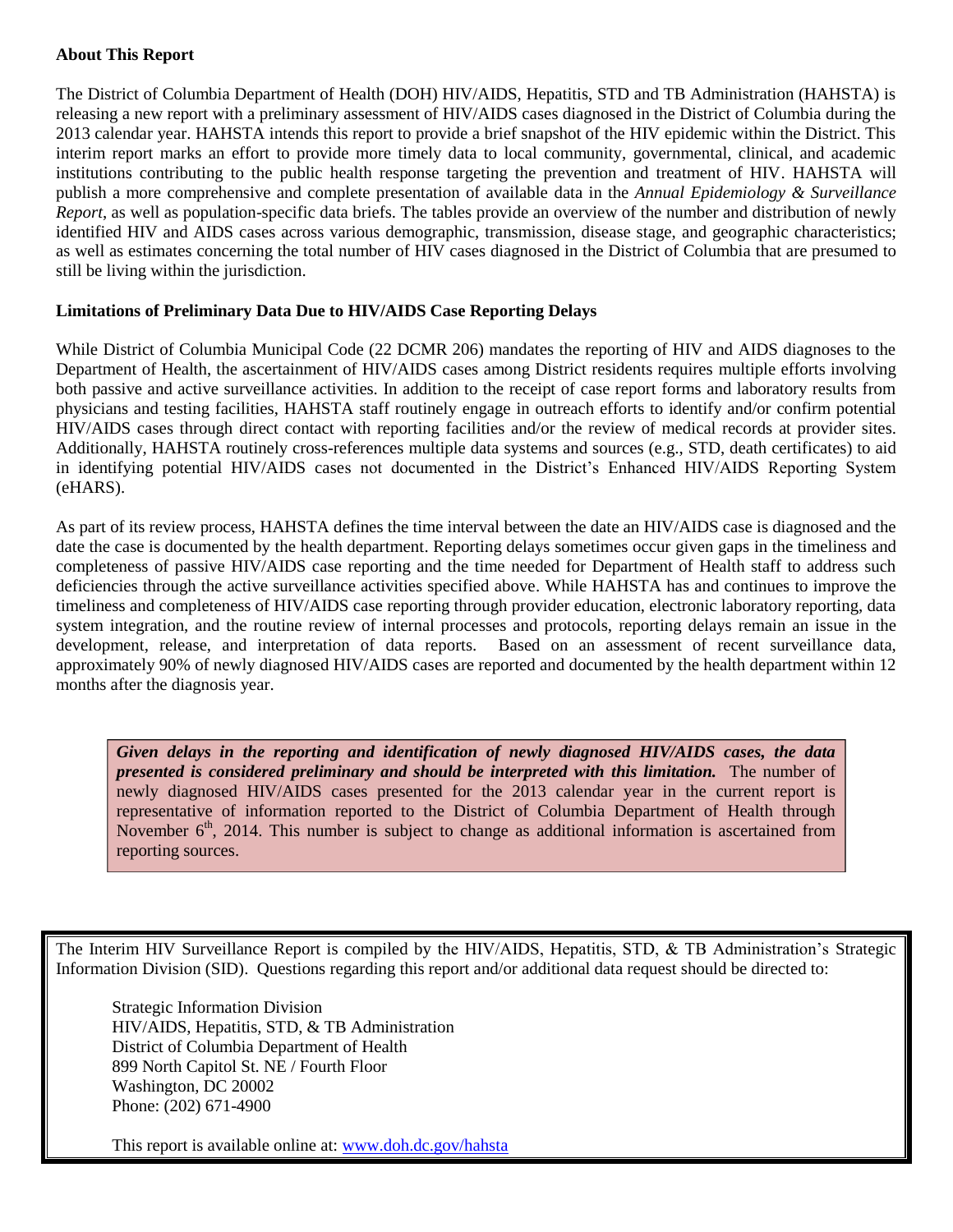### **Table 1: All Diagnosed HIV Disease between January 1, 2013 through December 31, 2013; Persons Diagnosed in the District of Columbia and Presumed Living as of November 6, 2014<sup>1</sup>**

| Disease <sup>1</sup><br>Concurrent with<br>$\mbox{ALL}$<br>HIV (Not AIDS)<br>AIDS Diagnoses <sup>2</sup><br>$\mathbf N$<br>${\bf N}$<br>${\bf N}$<br>${\bf N}$<br>${\bf N}$<br>$\%$<br>$\%$<br>$\%$<br>$\%$<br>$\%$<br>100.0<br>374<br>100.0<br>123<br>100.0<br>257<br>100.0<br>497<br>16,594<br>Total<br><b>Sex</b><br>Male<br>74.8<br>284<br>75.9<br>88<br>71.5<br>176<br>68.5<br>12,100<br>372<br>28.5<br>81<br>125<br>25.2<br>90<br>24.1<br>35<br>31.5<br>Female<br>4,494<br>Race/Ethnicity <sup>4</sup><br>72<br>14.2<br>15.4<br>11.3<br>2,749<br>White<br>14.5<br>53<br>19<br>29<br>73.5<br>80.2<br>367<br>73.8<br>206<br><b>Black</b><br>275<br>92<br>74.8<br>12,442<br>43<br>8.7<br>32<br>8.6<br>8.9<br>18<br>7.0<br>1,035<br>Hispanic<br>11<br>3.0<br>3.7<br>Other<br>15<br>14<br>0.8<br>368<br>$\mathbf{1}$<br>$\overline{\mathcal{L}}$<br>1.6<br>Age group <sup>5</sup><br>$0 - 12$<br>0.3<br>$\mathbf{1}$<br>0.2<br>$\mathbf{1}$<br>0.0<br>34<br>$\boldsymbol{0}$<br>6<br>2.3<br>18<br>4.3<br>13-19<br>3.6<br>16<br>$\overline{2}$<br>1.6<br>9<br>3.5<br>92 |       | <b>HIV Diagnoses</b> |      |     |      |    |      | <b>AIDS Diagnoses</b> <sup>3</sup> |      | <b>People Living</b><br>With HIV |       |
|-------------------------------------------------------------------------------------------------------------------------------------------------------------------------------------------------------------------------------------------------------------------------------------------------------------------------------------------------------------------------------------------------------------------------------------------------------------------------------------------------------------------------------------------------------------------------------------------------------------------------------------------------------------------------------------------------------------------------------------------------------------------------------------------------------------------------------------------------------------------------------------------------------------------------------------------------------------------------------------------------------------------------------------------------------------------------|-------|----------------------|------|-----|------|----|------|------------------------------------|------|----------------------------------|-------|
|                                                                                                                                                                                                                                                                                                                                                                                                                                                                                                                                                                                                                                                                                                                                                                                                                                                                                                                                                                                                                                                                         |       |                      |      |     |      |    |      |                                    |      |                                  |       |
|                                                                                                                                                                                                                                                                                                                                                                                                                                                                                                                                                                                                                                                                                                                                                                                                                                                                                                                                                                                                                                                                         |       |                      |      |     |      |    |      |                                    |      |                                  |       |
|                                                                                                                                                                                                                                                                                                                                                                                                                                                                                                                                                                                                                                                                                                                                                                                                                                                                                                                                                                                                                                                                         |       |                      |      |     |      |    |      |                                    |      |                                  | 100.0 |
|                                                                                                                                                                                                                                                                                                                                                                                                                                                                                                                                                                                                                                                                                                                                                                                                                                                                                                                                                                                                                                                                         |       |                      |      |     |      |    |      |                                    |      |                                  |       |
|                                                                                                                                                                                                                                                                                                                                                                                                                                                                                                                                                                                                                                                                                                                                                                                                                                                                                                                                                                                                                                                                         |       |                      |      |     |      |    |      |                                    |      |                                  | 72.9  |
|                                                                                                                                                                                                                                                                                                                                                                                                                                                                                                                                                                                                                                                                                                                                                                                                                                                                                                                                                                                                                                                                         |       |                      |      |     |      |    |      |                                    |      |                                  | 27.1  |
|                                                                                                                                                                                                                                                                                                                                                                                                                                                                                                                                                                                                                                                                                                                                                                                                                                                                                                                                                                                                                                                                         |       |                      |      |     |      |    |      |                                    |      |                                  |       |
|                                                                                                                                                                                                                                                                                                                                                                                                                                                                                                                                                                                                                                                                                                                                                                                                                                                                                                                                                                                                                                                                         |       |                      |      |     |      |    |      |                                    |      |                                  | 16.6  |
|                                                                                                                                                                                                                                                                                                                                                                                                                                                                                                                                                                                                                                                                                                                                                                                                                                                                                                                                                                                                                                                                         |       |                      |      |     |      |    |      |                                    |      |                                  | 75.0  |
|                                                                                                                                                                                                                                                                                                                                                                                                                                                                                                                                                                                                                                                                                                                                                                                                                                                                                                                                                                                                                                                                         |       |                      |      |     |      |    |      |                                    |      |                                  | 6.2   |
|                                                                                                                                                                                                                                                                                                                                                                                                                                                                                                                                                                                                                                                                                                                                                                                                                                                                                                                                                                                                                                                                         |       |                      |      |     |      |    |      |                                    |      |                                  | 2.2   |
|                                                                                                                                                                                                                                                                                                                                                                                                                                                                                                                                                                                                                                                                                                                                                                                                                                                                                                                                                                                                                                                                         |       |                      |      |     |      |    |      |                                    |      |                                  |       |
|                                                                                                                                                                                                                                                                                                                                                                                                                                                                                                                                                                                                                                                                                                                                                                                                                                                                                                                                                                                                                                                                         |       |                      |      |     |      |    |      |                                    |      |                                  | 0.2   |
|                                                                                                                                                                                                                                                                                                                                                                                                                                                                                                                                                                                                                                                                                                                                                                                                                                                                                                                                                                                                                                                                         |       |                      |      |     |      |    |      |                                    |      |                                  | 0.6   |
|                                                                                                                                                                                                                                                                                                                                                                                                                                                                                                                                                                                                                                                                                                                                                                                                                                                                                                                                                                                                                                                                         | 20-29 | 161                  | 32.4 | 133 | 35.6 | 28 | 22.8 | 77                                 | 30.0 | 1,412                            | 8.5   |
| 30-39<br>24.7<br>25.1<br>29<br>23.6<br>57<br>22.2<br>123<br>94<br>2,773                                                                                                                                                                                                                                                                                                                                                                                                                                                                                                                                                                                                                                                                                                                                                                                                                                                                                                                                                                                                 |       |                      |      |     |      |    |      |                                    |      |                                  | 16.7  |
| 18.7<br>40-49<br>97<br>19.5<br>27<br>22.0<br>49<br>4,800<br>70<br>19.1                                                                                                                                                                                                                                                                                                                                                                                                                                                                                                                                                                                                                                                                                                                                                                                                                                                                                                                                                                                                  |       |                      |      |     |      |    |      |                                    |      |                                  | 28.9  |
| 67<br>13.5<br>11.0<br>26<br>21.1<br>39<br>15.2<br>50-59<br>41<br>5,107                                                                                                                                                                                                                                                                                                                                                                                                                                                                                                                                                                                                                                                                                                                                                                                                                                                                                                                                                                                                  |       |                      |      |     |      |    |      |                                    |      |                                  | 30.8  |
| $60+$<br>30<br>6.0<br>5.1<br>8.9<br>20<br>19<br>11<br>7.8<br>2,376                                                                                                                                                                                                                                                                                                                                                                                                                                                                                                                                                                                                                                                                                                                                                                                                                                                                                                                                                                                                      |       |                      |      |     |      |    |      |                                    |      |                                  | 14.3  |
| Mode of Transmission <sup>6</sup>                                                                                                                                                                                                                                                                                                                                                                                                                                                                                                                                                                                                                                                                                                                                                                                                                                                                                                                                                                                                                                       |       |                      |      |     |      |    |      |                                    |      |                                  |       |
| <b>MSM</b><br>178<br>47.6<br>35.8<br>84<br>32.7<br>222<br>44.7<br>44<br>6,934                                                                                                                                                                                                                                                                                                                                                                                                                                                                                                                                                                                                                                                                                                                                                                                                                                                                                                                                                                                           |       |                      |      |     |      |    |      |                                    |      |                                  | 41.8  |
| IDU<br>18<br>3.6<br>4.3<br>$\sqrt{2}$<br>6.2<br>2,236<br>16<br>1.6<br>16                                                                                                                                                                                                                                                                                                                                                                                                                                                                                                                                                                                                                                                                                                                                                                                                                                                                                                                                                                                                |       |                      |      |     |      |    |      |                                    |      |                                  | 13.5  |
| 2.4<br>$\mathfrak{Z}$<br>558<br>MSM/IDU<br>12<br>2.4<br>2.4<br>$\,8\,$<br>3.1<br>9                                                                                                                                                                                                                                                                                                                                                                                                                                                                                                                                                                                                                                                                                                                                                                                                                                                                                                                                                                                      |       |                      |      |     |      |    |      |                                    |      |                                  | 3.4   |
| 163<br>32.8<br>109<br>29.1<br>54<br>43.9<br>104<br>40.5<br>4,704<br>Heterosexual contact                                                                                                                                                                                                                                                                                                                                                                                                                                                                                                                                                                                                                                                                                                                                                                                                                                                                                                                                                                                |       |                      |      |     |      |    |      |                                    |      |                                  | 28.3  |
| 0.3<br>Other<br>$\overline{2}$<br>0.4<br>0.8<br>2.7<br>$\mathbf{1}$<br>$\overline{7}$<br>197<br>$\mathbf{1}$                                                                                                                                                                                                                                                                                                                                                                                                                                                                                                                                                                                                                                                                                                                                                                                                                                                                                                                                                            |       |                      |      |     |      |    |      |                                    |      |                                  | 1.2   |
| 38<br>Risk not identified<br>80<br>16.1<br>16.3<br>61<br>19<br>15.4<br>14.8<br>1,965                                                                                                                                                                                                                                                                                                                                                                                                                                                                                                                                                                                                                                                                                                                                                                                                                                                                                                                                                                                    |       |                      |      |     |      |    |      |                                    |      |                                  | 11.8  |
| Ward <sup>7</sup>                                                                                                                                                                                                                                                                                                                                                                                                                                                                                                                                                                                                                                                                                                                                                                                                                                                                                                                                                                                                                                                       |       |                      |      |     |      |    |      |                                    |      |                                  |       |
| 12.5<br>11.5<br>15.4<br>33<br>12.8<br>2,135<br>62<br>43<br>19<br>$\mathbf{1}$                                                                                                                                                                                                                                                                                                                                                                                                                                                                                                                                                                                                                                                                                                                                                                                                                                                                                                                                                                                           |       |                      |      |     |      |    |      |                                    |      |                                  | 12.9  |
| $\overline{c}$<br>43<br>8.7<br>30<br>8.0<br>13<br>10.6<br>26<br>10.1<br>1,819                                                                                                                                                                                                                                                                                                                                                                                                                                                                                                                                                                                                                                                                                                                                                                                                                                                                                                                                                                                           |       |                      |      |     |      |    |      |                                    |      |                                  | 11.0  |
| $\overline{3}$<br>3.7<br>3<br>2.3<br>17<br>3.4<br>2.4<br>397<br>14<br>6                                                                                                                                                                                                                                                                                                                                                                                                                                                                                                                                                                                                                                                                                                                                                                                                                                                                                                                                                                                                 |       |                      |      |     |      |    |      |                                    |      |                                  | 2.4   |
| 10.4<br>10<br>8.1<br>49<br>9.9<br>39<br>19<br>7.4<br>1,500<br>4                                                                                                                                                                                                                                                                                                                                                                                                                                                                                                                                                                                                                                                                                                                                                                                                                                                                                                                                                                                                         |       |                      |      |     |      |    |      |                                    |      |                                  | 9.0   |
| 5<br>68<br>13.7<br>45<br>12.0<br>23<br>18.7<br>45<br>17.5<br>2,143                                                                                                                                                                                                                                                                                                                                                                                                                                                                                                                                                                                                                                                                                                                                                                                                                                                                                                                                                                                                      |       |                      |      |     |      |    |      |                                    |      |                                  | 12.9  |
| 9.1<br>10.2<br>5.7<br>6<br>45<br>38<br>$\tau$<br>13<br>5.1<br>1,843                                                                                                                                                                                                                                                                                                                                                                                                                                                                                                                                                                                                                                                                                                                                                                                                                                                                                                                                                                                                     |       |                      |      |     |      |    |      |                                    |      |                                  | 11.1  |
| 7<br>78<br>15.7<br>17.1<br>14<br>11.4<br>36<br>64<br>14.0<br>2,298                                                                                                                                                                                                                                                                                                                                                                                                                                                                                                                                                                                                                                                                                                                                                                                                                                                                                                                                                                                                      |       |                      |      |     |      |    |      |                                    |      |                                  | 13.8  |
| 8<br>13.3<br>50<br>13.4<br>16<br>13.0<br>45<br>66<br>17.5<br>3,121                                                                                                                                                                                                                                                                                                                                                                                                                                                                                                                                                                                                                                                                                                                                                                                                                                                                                                                                                                                                      |       |                      |      |     |      |    |      |                                    |      |                                  | 18.8  |
| 69<br>13.9<br>51<br>13.6<br>18<br>34<br>Unknown<br>14.6<br>13.2<br>1,338                                                                                                                                                                                                                                                                                                                                                                                                                                                                                                                                                                                                                                                                                                                                                                                                                                                                                                                                                                                                |       |                      |      |     |      |    |      |                                    |      |                                  | 8.1   |
| <b>HIV</b> Disease Status <sup>8</sup>                                                                                                                                                                                                                                                                                                                                                                                                                                                                                                                                                                                                                                                                                                                                                                                                                                                                                                                                                                                                                                  |       |                      |      |     |      |    |      |                                    |      |                                  |       |
| Stage 1<br>n/a<br>n/a<br>n/a<br>n/a<br>n/a<br>n/a<br>n/a<br>n/a<br>4,633                                                                                                                                                                                                                                                                                                                                                                                                                                                                                                                                                                                                                                                                                                                                                                                                                                                                                                                                                                                                |       |                      |      |     |      |    |      |                                    |      |                                  | 27.9  |
| n/a<br>2,810<br>Stage 2<br>n/a<br>n/a<br>n/a<br>n/a<br>n/a<br>n/a<br>n/a                                                                                                                                                                                                                                                                                                                                                                                                                                                                                                                                                                                                                                                                                                                                                                                                                                                                                                                                                                                                |       |                      |      |     |      |    |      |                                    |      |                                  | 16.9  |
| 869<br>Stage 3<br>n/a<br>n/a<br>n/a<br>n/a<br>n/a<br>n/a<br>n/a<br>n/a                                                                                                                                                                                                                                                                                                                                                                                                                                                                                                                                                                                                                                                                                                                                                                                                                                                                                                                                                                                                  |       |                      |      |     |      |    |      |                                    |      |                                  | 5.2   |
| n/a<br>8,282<br>Unknown<br>n/a<br>n/a<br>n/a<br>n/a<br>n/a<br>n/a<br>n/a                                                                                                                                                                                                                                                                                                                                                                                                                                                                                                                                                                                                                                                                                                                                                                                                                                                                                                                                                                                                |       |                      |      |     |      |    |      |                                    |      |                                  | 49.9  |

<sup>1</sup> Includes all cases reported to the health department by November 6, 2014. Estimate concerning the number of people living with HIV accounts for deaths ascertained from vital statistics through December 31, 2012.

<sup>2</sup> HIV diagnosed concurrently with AIDS (includes an AIDS diagnosis within 30 days of an HIV diagnosis)

3 Includes both concurrent and non-concurrent AIDS diagnoses in 2013

<sup>4</sup> Other race includes mixed race individuals, Asians, Alaska Natives, American Indians, Native Hawaiian, Pacific Islanders, and unknown

<sup>5</sup> For HIV and AIDS diagnoses, age at diagnosis is reported; for PLWHA, age as of December 31, 2013 is reported

<sup>6</sup> Other includes perinatal transmission, hemophilia, blood transfusion, and occupational exposure (healthcare workers)

<sup>7</sup> Ward at HIV disease diagnosis

<sup>8</sup> Disease status based on last reported laboratory result in 2014. Stage 1: CD4 T-cell count of more than 500 cells/µL; Stage 2: CD4 T-cell count of between 200 cells/µL and 500 cells/µL, CD4 T-cell percent of between 14% and 29%; Stage 3: CD4 T-cell count of less than 200 cells/µL; Unknown: No reported CD4 test result in 2014.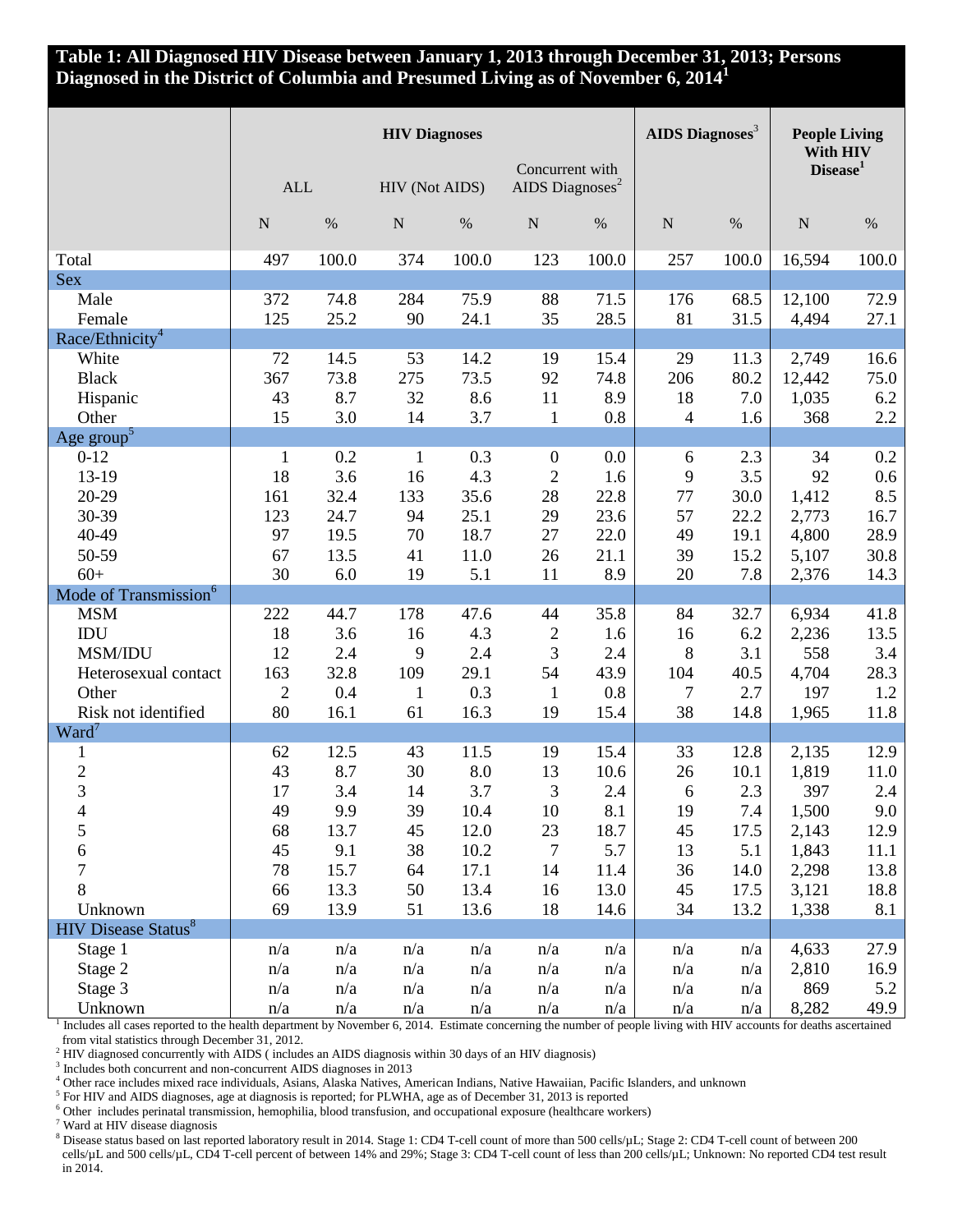## **Table 2: Men - Diagnosed HIV Disease Between January 1, 2013 through December 31, 2013; Persons Diagnosed in the District of Columbia and Presumed Living as of November 6, 2014<sup>1</sup>**

|                                        | <b>HIV Diagnoses</b> |       |                  |       |                                                | <b>AIDS Diagnoses<sup>3</sup></b> |                | <b>Men Living</b><br>With HIV |                      |       |
|----------------------------------------|----------------------|-------|------------------|-------|------------------------------------------------|-----------------------------------|----------------|-------------------------------|----------------------|-------|
|                                        | ALL                  |       | HIV (Not AIDS)   |       | Concurrent with<br>AIDS Diagnoses <sup>2</sup> |                                   |                |                               | Disease <sup>1</sup> |       |
|                                        | $\mathbf N$          | $\%$  | $\mathbf N$      | $\%$  | $\mathbf N$                                    | $\%$                              | ${\bf N}$      | $\%$                          | ${\bf N}$            | $\%$  |
| Total                                  | 372                  | 100.0 | 284              | 100.0 | 88                                             | 100.0                             | 176            | 100.0                         | 12,100               | 100.0 |
| Race/Ethnicity <sup>4</sup>            |                      |       |                  |       |                                                |                                   |                |                               |                      |       |
| White                                  | 68                   | 18.3  | 50               | 17.6  | 18                                             | 20.5                              | 27             | 15.3                          | 2,632                | 21.8  |
| <b>Black</b>                           | 250                  | 67.2  | 189              | 66.5  | 61                                             | 69.3                              | 133            | 75.6                          | 8,285                | 68.5  |
| Hispanic                               | 40                   | 10.8  | 31               | 10.9  | 9                                              | 10.2                              | 14             | 8.0                           | 882                  | 7.3   |
| Other                                  | 14                   | 3.8   | 14               | 4.9   | $\boldsymbol{0}$                               | 0.0                               | $\sqrt{2}$     | 1.1                           | 301                  | 2.5   |
| Age group <sup>5</sup>                 |                      |       |                  |       |                                                |                                   |                |                               |                      |       |
| $0 - 12$                               | $\boldsymbol{0}$     | 0.0   | $\overline{0}$   | 0.0   | $\boldsymbol{0}$                               | 0.0                               | $\mathbf{1}$   | 0.6                           | 12                   | 0.1   |
| 13-19                                  | 14                   | 3.8   | 13               | 4.6   | $\mathbf{1}$                                   | 1.1                               | 5              | 2.8                           | 45                   | 0.4   |
| 20-29                                  | 128                  | 34.4  | 106              | 37.3  | 22                                             | 25.0                              | 59             | 33.5                          | 1,062                | 8.8   |
| 30-39                                  | 97                   | 26.1  | 73               | 25.7  | 24                                             | 27.3                              | 36             | 20.5                          | 1,911                | 15.8  |
| 40-49                                  | 75                   | 20.2  | 51               | 18.0  | 24                                             | 27.3                              | 38             | 21.6                          | 3,467                | 28.7  |
| 50-59                                  | 41                   | 11.0  | 29               | 10.2  | 12                                             | 13.6                              | 23             | 13.1                          | 3,785                | 31.3  |
| $60+$                                  | 17                   | 4.6   | 12               | 4.2   | 5                                              | 5.7                               | 13             | 7.4                           | 1,818                | 15.0  |
| Mode of Transmission <sup>6</sup>      |                      |       |                  |       |                                                |                                   |                |                               |                      |       |
| <b>MSM</b>                             | 222                  | 59.7  | 178              | 62.7  | 44                                             | 50.0                              | 84             | 47.7                          | 6,934                | 57.3  |
| IDU                                    | 9                    | 2.4   | $8\,$            | 2.8   | $\mathbf{1}$                                   | 1.1                               | 9              | 5.1                           | 1,313                | 10.9  |
| MSM/IDU                                | 12                   | 3.2   | 9                | 3.2   | 3                                              | 3.4                               | 8              | 4.5                           | 558                  | 4.6   |
| Heterosexual contact                   | 71                   | 19.1  | 42               | 14.8  | 29                                             | 33.0                              | 49             | 27.8                          | 1,856                | 15.3  |
| Other                                  | $\boldsymbol{0}$     | 0.0   | $\boldsymbol{0}$ | 0.0   | $\boldsymbol{0}$                               | 0.0                               | $\mathbf{1}$   | 0.6                           | 89                   | 0.7   |
| Risk not identified                    | 58                   | 15.6  | 47               | 16.5  | 11                                             | 12.5                              | 25             | 14.2                          | 1,350                | 11.2  |
| Ward <sup>7</sup>                      |                      |       |                  |       |                                                |                                   |                |                               |                      |       |
| 1                                      | 52                   | 14.0  | 38               | 13.4  | 14                                             | 15.9                              | 24             | 13.6                          | 1,727                | 14.3  |
| $\overline{c}$                         | 37                   | 9.9   | 27               | 9.5   | 10                                             | 11.4                              | 20             | 11.4                          | 1,598                | 13.2  |
| $\overline{3}$                         | 14                   | 3.8   | 12               | 4.2   | $\mathbf{2}$                                   | 2.3                               | $\overline{4}$ | 2.3                           | 335                  | 2.8   |
| $\overline{4}$                         | 36                   | 9.7   | 31               | 10.9  | 5                                              | 5.7                               | 10             | 5.7                           | 1,056                | 8.7   |
| 5                                      | 53                   | 14.2  | 34               | 12.0  | 19                                             | 21.6                              | 34             | 19.3                          | 1,531                | 12.7  |
| 6                                      | 35                   | 9.4   | 28               | 9.9   | $\overline{7}$                                 | 8.0                               | 10             | 5.7                           | 1,386                | 11.5  |
| 7                                      | 52                   | 14.0  | 44               | 15.5  | $\,8\,$                                        | 9.1                               | 24             | 13.6                          | 1,474                | 12.2  |
| 8                                      | 44                   | 11.8  | 33               | 11.6  | 11                                             | 12.5                              | 30             | 17.0                          | 2,028                | 16.8  |
| Unknown                                | 49                   | 13.2  | 37               | 13.0  | 12                                             | 13.6                              | 20             | 11.4                          | 965                  | 8.0   |
| <b>HIV</b> Disease Status <sup>8</sup> |                      |       |                  |       |                                                |                                   |                |                               |                      |       |
| Stage 1                                | n/a                  | n/a   | n/a              | n/a   | n/a                                            | n/a                               | n/a            | n/a                           | 3,151                | 26.0  |
| Stage 2                                | n/a                  | n/a   | n/a              | n/a   | n/a                                            | n/a                               | n/a            | n/a                           | 2,046                | 16.9  |
| Stage 3                                | n/a                  | n/a   | n/a              | n/a   | n/a                                            | n/a                               | n/a            | n/a                           | 588                  | 4.9   |
| Unknown                                | n/a                  | n/a   | n/a              | n/a   | n/a                                            | n/a                               | n/a            | n/a                           | 6,315                | 52.2  |

<sup>1</sup> Includes all cases reported to the health department by November 6, 2014. Estimate concerning the number of men living with HIV accounts for deaths ascertained from vital statistics through December 31, 2012.

<sup>2</sup> HIV diagnosed concurrently with AIDS (includes an AIDS diagnosis within 30 days of an HIV diagnosis)

3 Includes both concurrent and non-concurrent AIDS diagnoses in 2013

<sup>4</sup> Other race includes mixed race individuals, Asians, Alaska Natives, American Indians, Native Hawaiian, Pacific Islanders, and unknown

<sup>5</sup> For HIV and AIDS diagnoses, age at diagnosis is reported; for PLWHA, age as of December 31, 2013 is reported

<sup>6</sup> Other includes perinatal transmission, hemophilia, blood transfusion, and occupational exposure (healthcare workers)

<sup>7</sup> Ward at HIV disease diagnosis

<sup>8</sup> Disease status based on last reported laboratory result in 2014. Stage 1: CD4 T-cell count of more than 500 cells/µL; Stage 2: CD4 T-cell count of between 200 cells/µL and 500 cells/µL, CD4 T-cell percent of between 14% and 29%; Stage 3: CD4 T-cell count of less than 200 cells/µL; Unknown: No reported CD4 test result in 2014.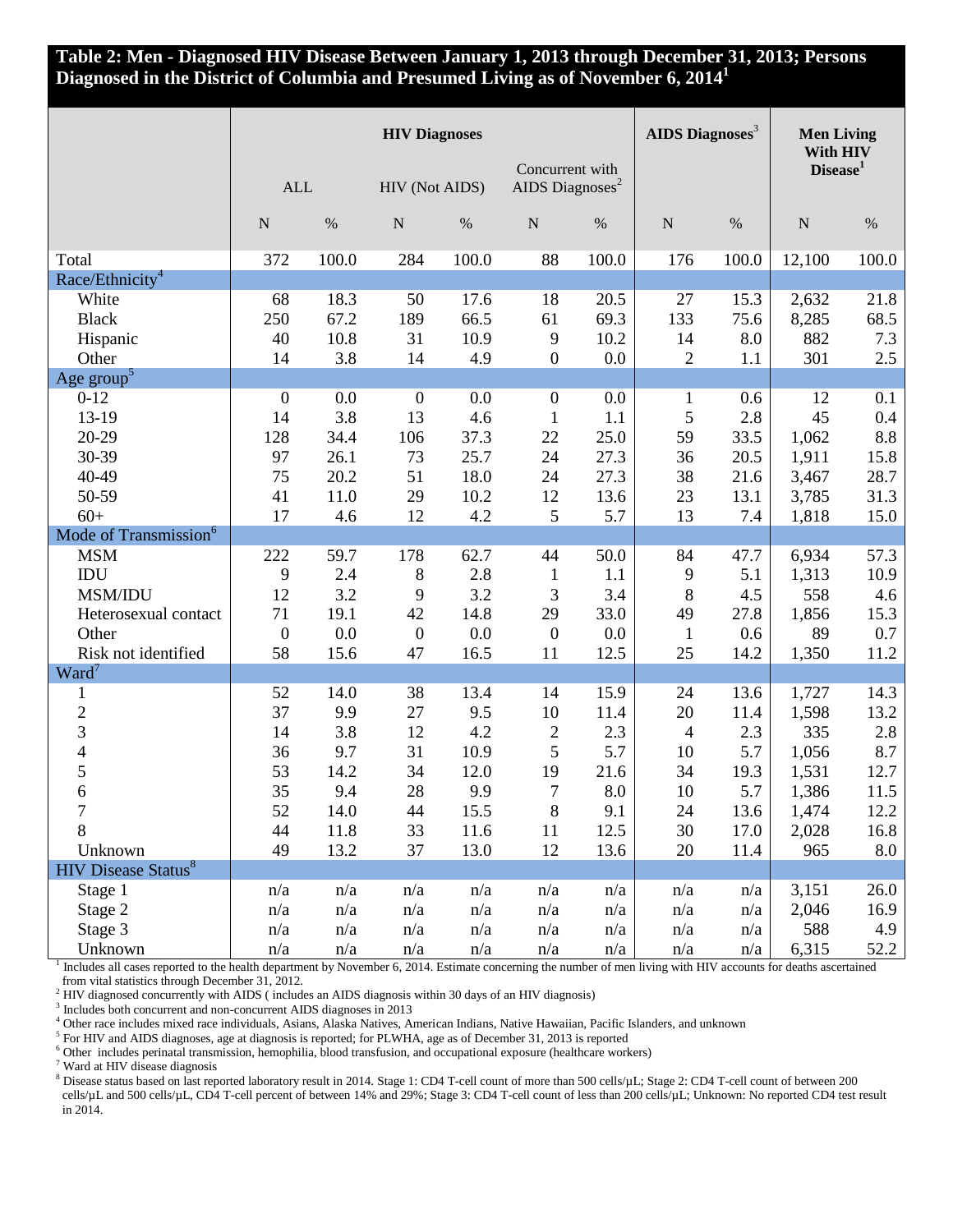## **Table 3: Women - Diagnosed HIV Disease Between January 1, 2013 through December 31, 2013; Persons Diagnosed in the District of Columbia and Presumed Living as of November 6, 2014<sup>1</sup>**

|                                        | <b>HIV Diagnoses</b> |       |                  |                |                  |                                                | <b>AIDS Diagnoses</b> <sup>3</sup> |       | <b>Women Living</b><br>With HIV |                      |  |
|----------------------------------------|----------------------|-------|------------------|----------------|------------------|------------------------------------------------|------------------------------------|-------|---------------------------------|----------------------|--|
|                                        | $\mbox{ALL}$         |       |                  | HIV (Not AIDS) |                  | Concurrent with<br>AIDS Diagnoses <sup>2</sup> |                                    |       |                                 | Disease <sup>1</sup> |  |
|                                        | $\mathbf N$          | $\%$  | $\mathbf N$      | $\%$           | $\mathbf N$      | $\%$                                           | ${\bf N}$                          | $\%$  | ${\bf N}$                       | $\%$                 |  |
| Total                                  | 125                  | 100.0 | 90               | 100.0          | 35               | 100.0                                          | 81                                 | 100.0 | 4,494                           | 100.0                |  |
| Race/Ethnicity <sup>4</sup>            |                      |       |                  |                |                  |                                                |                                    |       |                                 |                      |  |
| White                                  | $\overline{4}$       | 3.2   | 3                | 3.3            | $\mathbf{1}$     | 2.9                                            | $\sqrt{2}$                         | 2.5   | 117                             | 2.6                  |  |
| <b>Black</b>                           | 117                  | 93.6  | 86               | 95.6           | 31               | 88.6                                           | 73                                 | 90.1  | 4,157                           | 92.5                 |  |
| Hispanic                               | 3                    | 2.4   | $\mathbf{1}$     | 1.1            | $\boldsymbol{2}$ | 5.7                                            | $\overline{4}$                     | 4.9   | 153                             | 3.4                  |  |
| Other                                  | $\mathbf{1}$         | 0.8   | $\boldsymbol{0}$ | 0.0            | $\mathbf{1}$     | 2.9                                            | $\overline{c}$                     | 2.5   | 67                              | 1.5                  |  |
| Age group <sup>5</sup>                 |                      |       |                  |                |                  |                                                |                                    |       |                                 |                      |  |
| $0 - 12$                               | $\mathbf{1}$         | 0.8   | $\mathbf{1}$     | 1.1            | $\boldsymbol{0}$ | 0.0                                            | 5                                  | 6.2   | 22                              | 0.5                  |  |
| 13-19                                  | $\overline{4}$       | 3.2   | 3                | 3.3            | $\mathbf{1}$     | 2.9                                            | $\overline{4}$                     | 4.9   | 47                              | 1.0                  |  |
| 20-29                                  | 33                   | 26.4  | 27               | 30.0           | 6                | 17.1                                           | 18                                 | 22.2  | 350                             | 7.8                  |  |
| 30-39                                  | 26                   | 20.8  | 21               | 23.3           | 5                | 14.3                                           | 20                                 | 24.7  | 862                             | 19.2                 |  |
| 40-49                                  | 22                   | 17.6  | 19               | 21.1           | 3                | 8.6                                            | 11                                 | 13.6  | 1,333                           | 29.7                 |  |
| 50-59                                  | 26                   | 20.8  | 12               | 13.3           | 14               | 40.0                                           | 16                                 | 19.8  | 1,322                           | 29.4                 |  |
| $60+$                                  | 13                   | 10.4  | $\tau$           | 7.8            | 6                | 17.1                                           | $\tau$                             | 8.6   | 558                             | 12.4                 |  |
| Mode of Transmission <sup>6</sup>      |                      |       |                  |                |                  |                                                |                                    |       |                                 |                      |  |
| IDU                                    | 9                    | 7.2   | 8                | 8.9            | $\mathbf{1}$     | 2.9                                            | $\overline{7}$                     | 8.6   | 923                             | 20.5                 |  |
| Heterosexual contact                   | 92                   | 73.6  | 67               | 74.4           | 25               | 71.4                                           | 55                                 | 67.9  | 2,848                           | 63.4                 |  |
| Other                                  | $\sqrt{2}$           | 1.6   | $\mathbf{1}$     | 1.1            | $\mathbf{1}$     | 2.9                                            | 6                                  | 7.4   | 108                             | 2.4                  |  |
| Risk not identified                    | 22                   | 17.6  | 14               | 15.6           | 8                | 22.9                                           | 13                                 | 16.0  | 615                             | 13.7                 |  |
| Ward <sup>7</sup>                      |                      |       |                  |                |                  |                                                |                                    |       |                                 |                      |  |
| $\mathbf{1}$                           | 10                   | 8.0   | $\mathfrak{S}$   | 5.6            | 5                | 14.3                                           | 9                                  | 11.1  | 408                             | 9.1                  |  |
| $\overline{c}$                         | 6                    | 4.8   | $\mathfrak{Z}$   | 3.3            | $\mathfrak{Z}$   | 8.6                                            | $\sqrt{6}$                         | 7.4   | 221                             | 4.9                  |  |
| 3                                      | $\mathfrak{Z}$       | 2.4   | $\overline{2}$   | 2.2            | $\mathbf{1}$     | 2.9                                            | $\overline{c}$                     | 2.5   | 62                              | 1.4                  |  |
| $\overline{4}$                         | 13                   | 10.4  | $8\,$            | 8.9            | 5                | 14.3                                           | 9                                  | 11.1  | 444                             | 9.9                  |  |
| 5                                      | 15                   | 12.0  | 11               | 12.2           | 4                | 11.4                                           | 11                                 | 13.6  | 612                             | 13.6                 |  |
| 6                                      | 10                   | 8.0   | 10               | 11.1           | $\boldsymbol{0}$ | 0.0                                            | 3                                  | 3.7   | 457                             | 10.2                 |  |
| $\overline{7}$                         | 26                   | 20.8  | 20               | 22.2           | 6                | 17.1                                           | 12                                 | 14.8  | 824                             | 18.3                 |  |
| 8                                      | 22                   | 17.6  | 17               | 18.9           | 5                | 14.3                                           | 15                                 | 18.5  | 1,093                           | 24.3                 |  |
| Unknown                                | 20                   | 16.0  | 14               | 15.6           | $\sqrt{6}$       | 17.1                                           | 14                                 | 17.3  | 373                             | 8.3                  |  |
| <b>HIV</b> Disease Status <sup>8</sup> |                      |       |                  |                |                  |                                                |                                    |       |                                 |                      |  |
| Stage 1                                | n/a                  | n/a   | n/a              | n/a            | n/a              | n/a                                            | n/a                                | n/a   | 1,482                           | 33.0                 |  |
| Stage 2                                | n/a                  | n/a   | n/a              | n/a            | n/a              | n/a                                            | n/a                                | n/a   | 764                             | 17.0                 |  |
| Stage 3                                | n/a                  | n/a   | n/a              | n/a            | n/a              | n/a                                            | n/a                                | n/a   | 281                             | 6.3                  |  |
| Unknown                                | n/a                  | n/a   | n/a              | n/a            | n/a              | n/a                                            | n/a                                | n/a   | 1,967                           | 43.8                 |  |

<sup>1</sup> Includes all cases reported to the health department by November 6, 2014. Estimate concerning the number of women living with HIV accounts for deaths ascertained from vital statistics through December 31, 2012.

<sup>2</sup> HIV diagnosed concurrently with AIDS (includes an AIDS diagnosis within 30 days of an HIV diagnosis)

<sup>3</sup> Includes both concurrent and non-concurrent AIDS diagnoses in 2013

<sup>4</sup> Other race includes mixed race individuals, Asians, Alaska Natives, American Indians, Native Hawaiian, Pacific Islanders, and unknown

<sup>5</sup> For HIV and AIDS diagnoses, age at diagnosis is reported; for PLWHA, age as of December 31, 2013 is reported

 $6$  Other includes perinatal transmission, hemophilia, blood transfusion, and occupational exposure (healthcare workers)

<sup>7</sup> Ward at HIV disease diagnosis

<sup>8</sup> Disease status based on last reported laboratory result in 2014. Stage 1: CD4 T-cell count of more than 500 cells/µL; Stage 2: CD4 T-cell count of between 200 cells/µL and 500 cells/µL, CD4 T-cell percent of between 14% and 29%; Stage 3: CD4 T-cell count of less than 200 cells/µL; Unknown: No reported CD4 test result in 2014.